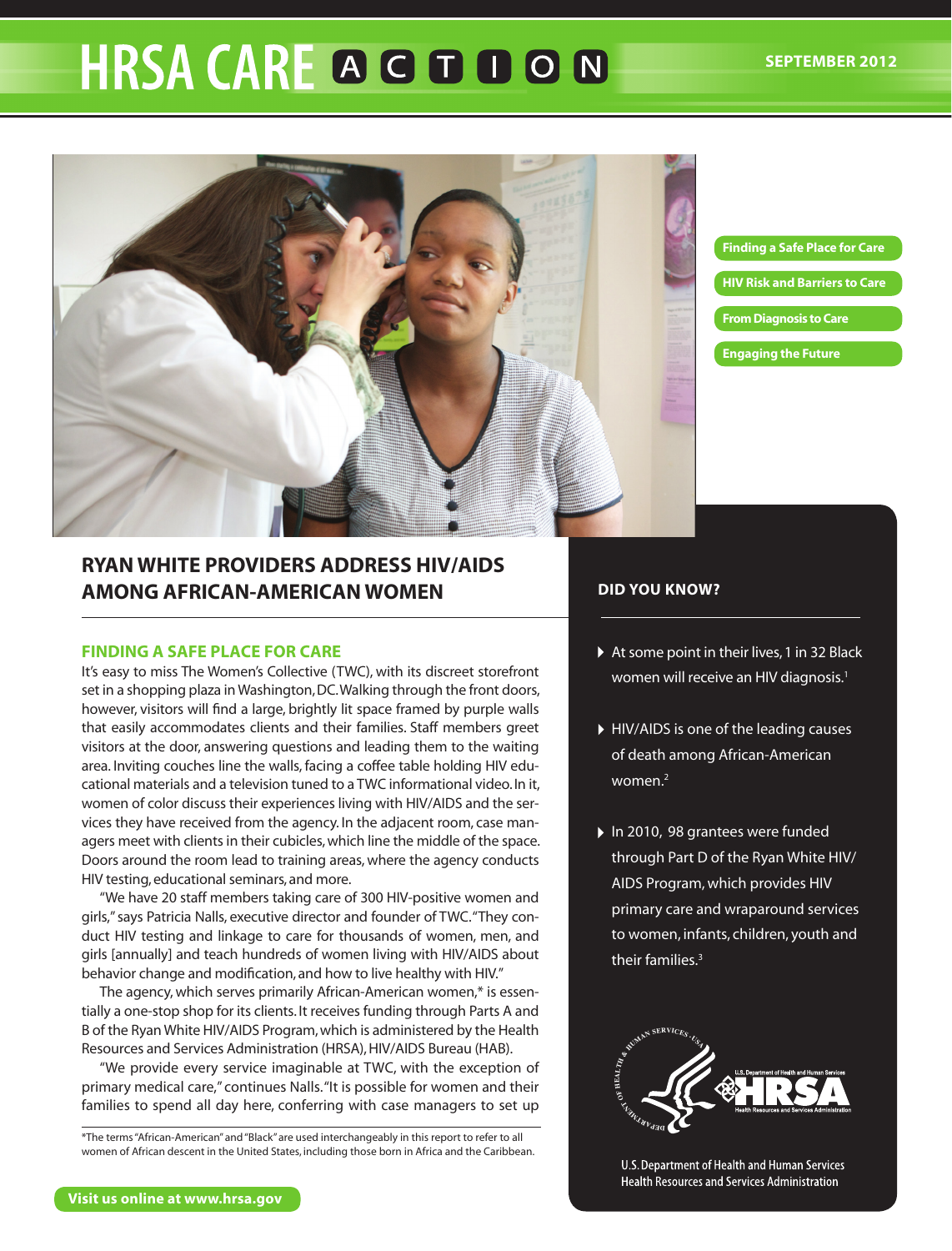## **DIRECTOR'S LETTER**

I am pleased to introduce this edition of *HRSA CAREAction*, which provides an overview of the successful strategies implemented by Ryan White HIV/AIDS Program grantees and providers to engage African-American women living with HIV/AIDS in treatment and care.

Black women living with HIV/AIDS face many barriers to care. They tend to be the primary caregivers in their communities, often placing the needs of their partners, family members, and children ahead of their own. Many Black women are unaware that they are at risk for HIV/AIDS until after they have sought medical assistance for HIV symptoms. It is not uncommon for African-American women to be diagnosed with both HIV and AIDS or to progress to AIDS shortly after diagnosis. Accessing HIV care often marks their first experience with regular health care of any kind, a process that can be intimidating and overwhelming.

To overcome these obstacles, HRSA grantees and providers have created welcoming clinics featuring flexible schedules and culturally competent staff. These sites increasingly offer services under one roof—from child care to medical care—to help Black women access the services they need without worrying about long commutes or time constraints.

HRSA also supports the development of new models of care that successfully engage and retain Black women in care. This work includes the Special Projects of National Significance's Enhancing Access for Women of Color Initiative as well as the forthcoming Integrating HIV Innovative Practices (IHIP) training manuals, curricula, and webinars addressing the recruitment and retention of hard-to-reach populations into care.

We hope this newsletter will inspire you and your colleagues to incorporate some of the best practices discussed here as well as to establish some of your own. It is through these collective efforts and dynamic partners that we will eventually engage all Black women living with HIV/AIDS into care.

Deborah Parham Hopson HRSA Associate Administrator for HIV/AIDS

#### *HRSA CARE Action*

#### **Publisher**

U.S. Department of Health and Human Services Health Resources and Services Administration, HIV/AIDS Bureau 5600 Fishers Lane, Room 7–05 Rockville, MD 20857 Telephone: 301.443.1993 Prepared for HRSA/HAB by Impact Marketing + Communications **Photographs**

Cover: A patient and provider at the Grady Health Services in Atlanta, Georgia.

Additional copies are available from the HRSA Information Center, 888.ASK.HRSA, and may be downloaded at [www.hab.hrsa.gov.](http://www.hab.hrsa.gov/) This publication lists non-Federal resources to provide additional information to consumers. The views and content in those resources have not been formally approved by the U.S. Department of Health and Human Services (HHS). Listing of the resources is not an endorsement by HHS or its components.

medical appointments and wraparound services, using a computer to work on a resume, as well as attending various trainings."

Indeed, TWC's impressive roster of services includes a mobile health unit offering HIV/STD screening, a food bank, substance use counseling, mental health support, child care, Prevention with Positives training, and youth leadership development. The agency even holds holiday parties for clients and their children to foster community among and disseminate health information to families living with and affected by HIV. The agency's outreach workers regularly distribute HIV educational materials and condoms to local sex workers throughout DC. On Capitol Hill, TWC staff champion local and national HIV/AIDS policy that is responsive to the unique needs of women living with HIV. Staff and clients serve as voting members on the Washington, DC, Part A Ryan White Planning Council, bringing attention to the needs of women, children, and youth infected and affected by HIV.

#### **BARRIERS TO CARE**

TWC exemplifies the culturally competent services delivered by Ryan White HIV/AIDS Program grantees and providers that are targeting African-American women living with HIV. The importance of these services in breaking down the barriers that keep Black women out of care cannot be overstated. In 2009, Black women accounted for nearly one-third of new HIV infections and almost 60 percent of new infections among all women.3,4 Approximately two-thirds of the 300,000 women estimated to be living with HIV/AIDS in the United States are Black.<sup>5,6</sup>

#### *Children and Relationships*

Though researchers have not definitively explained the continued disproportionate impact of HIV among African-American women,<sup>7,8</sup> they do agree that it stems from a complex interplay of social, economic, psychological, and cultural issues.<sup>9,10</sup> Some studies show African-American women may prioritize their children's needs at the expense of their own HIV care.<sup>11,12</sup>

Nalls supports this notion, recalling that in the early days of the AIDS epidemic, "most services were set up for single men living with HIV. Meal deliveries meant one meal, which we divided up for our kids. We often missed doctor's appointments, because who else would meet our kids after school?"

Representatives of participating sites at the May 2012 meeting of HRSA's Special Projects of National Significance (SPNS) Enhancing Access to and Retention in Quality HIV/AIDS Care for Women of Color Initiative support this idea. They noted that the women participating in the SPNS initiative were older than originally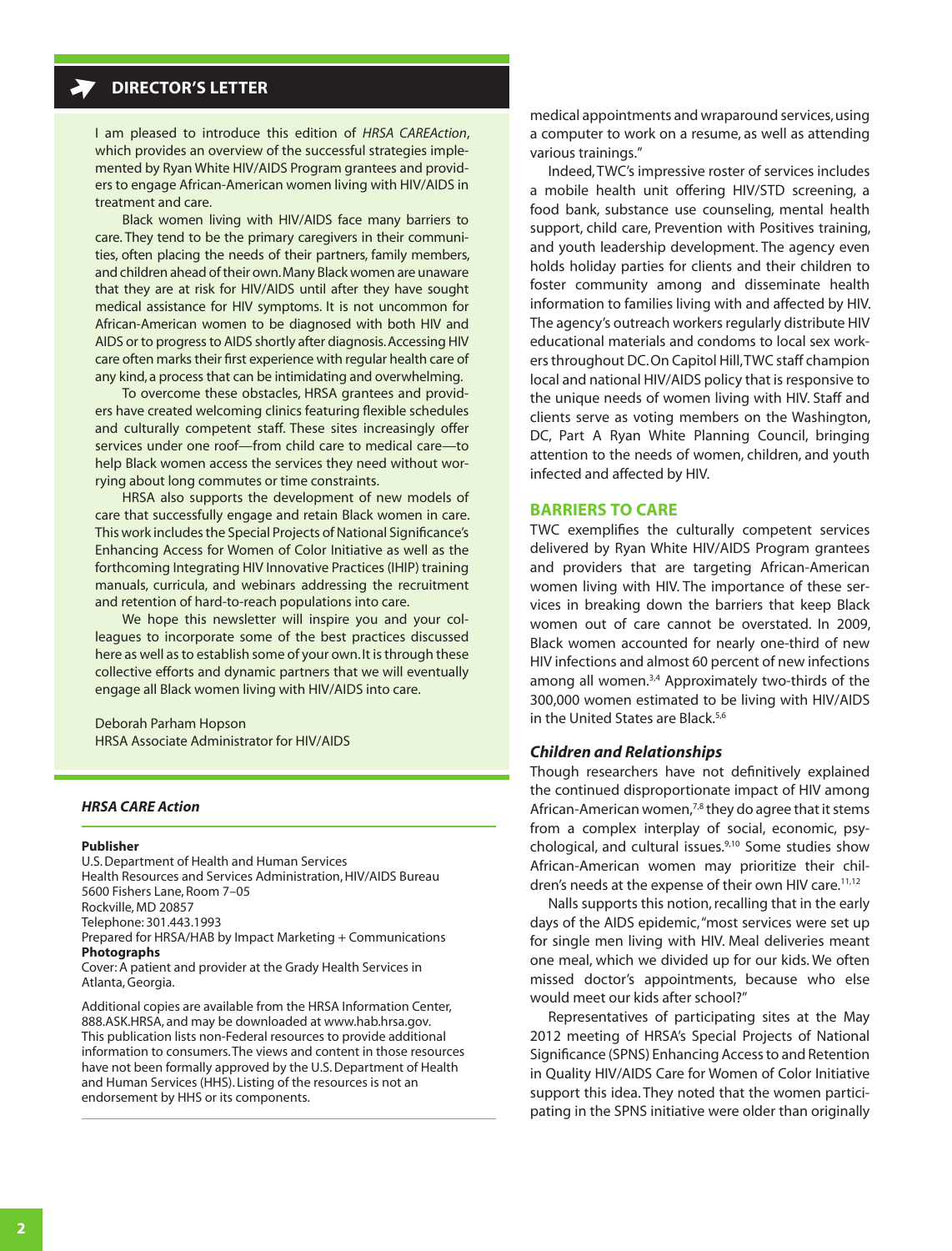anticipated, having waited until their children had reached adulthood before seeking HIV services.<sup>13</sup>

The desire to take care of family also may play a role in some Black women's decision to seek or maintain unhealthy relationships,<sup>14</sup> especially with men who provide access to resources, such as money, food, housing, and transportation, as well as social standing within their community.<sup>15,16,17</sup> In these situations, women may avoid negotiating safer-sex due to fears of abandonment or intimate partner violence. As a recent study produced by the National Alliance of State and Territorial AIDS Directors (NASTAD), observed, "Black girls do not receive communication [from their families or other influential adults] about their bodies, sex or love, leading to diminished communication with sexual partners. Many do not know how to seek, acquire or maintain [relationships] without putting themselves at risk."18

These women also may not realize they are at risk for HIV, even if they know in general about the impact of AIDS in their community.19 It is not uncommon to find women who believe HIV is a "gay man's disease," or be in denial about, or unaware of, their partners' past and current risk behaviors and life experiences—until they test positive for HIV.<sup>20,21</sup> Black women at particular risk are those with male partners who have (or have had) unprotected sexual encounters with women and/or men; substance use disorders; and a history of incarceration.<sup>22,23</sup>

#### *Young Women*

The economic realities some African-American women face may contribute to HIV transmission.<sup>24</sup> This may be particularly true for younger Black women, who are more likely to become single heads of households before age 18.<sup>25,26,27</sup> Nearly onehalf of these households live at or below the Federal Poverty Level (FPL).<sup>28</sup> Also possibly undermining Black women's health are the recent spikes in joblessness nationwide, which has intensified poverty in African-American communities. Many single Black women and their families now live in "extreme poverty," a term defined as subsisting on income of less than one-half the FPL.<sup>17,29</sup>

Some studies have suggested that early sexual debut (i.e., before age 13) may put young people, including African-American girls, at greater risk for HIV.<sup>30,31</sup> While African-American women ages 20 and under are more likely to have an unplanned pregnancy, drop out of high school, and/or experience intimate partner violence than women from other racial and ethnic groups,<sup>19,32</sup> the research does not indicate that they have more unprotected sex or a greater number of sexual partners.<sup>7,33</sup>

#### *Immigrant Black Women*

Immigrant Black women have faced additional barriers to treatment and care, often because of concerns about and experiences with clinic staff unable to provide culturally competent care. Medical personal may be unfamiliar with different cultural ideas about reproductive health,<sup>33</sup> or not possess

the linguistic skills or translation services necessary to communicate with immigrant Black women seeking care. These situations could result in immigrant women feeling unable to communicate their health concerns, and leave them confused about their treatment regimen. Fears of deportation may make undocumented women reluctant to access HIV care, particularly from clinics that resemble government buildings or have staff that wear uniforms.<sup>35,36</sup>

*Even when not needed for economic support, women may consider their partners essential to their social standing within their community, an attitude that leads many women to "keep their man" at any cost.4*

In addition, many immigrant Black women, particularly from the Caribbean and Africa, avoid care as a result of stigma around HIV/AIDS and fears about what their status may say about them. Some may have experienced or internalized attitudes of blame around their home country's high rate of HIV/AIDS and its long history in the global pandemic.36 Indeed, in the early 1980s, the U.S. government declared Haitian nationality one of the four major risk factors for AIDS—known as the "4H club"—along with hemophilia, heroin addiction, and homosexuality.30,33

#### *Stigma*

For some Black women, accessing health care can be challenging. HIV prevention, testing, treatment, and care can be particularly difficult to negotiate. HIV/AIDS is associated with injection drug use and homosexuality, both of which are heavily stigmatized in some African-American communities, particularly among older generations, churches, and public institutions, which wield considerable influence over younger people, especially around issues of health and well-being.23,31,34,38 HRSA/HAB senior policy analyst Michael Evanson says,

Unfortunately, we are still dealing with stigma, particularly in the South and Washington, DC, where the epidemic continues to grow at a more alarming pace, particularly among African-Americans, than in other areas of the country. In those areas, HIV-positive people are still very much ashamed, due to religious beliefs and cultural stigma. Their families and communities view the disease with a lot of disdain and blame.

#### *Poor Health Outcomes and Trauma*

Compared with their counterparts in other racial and ethnic groups, HIV-positive Black women often do not get tested for HIV until they experience symptoms.<sup>15,34</sup> African-American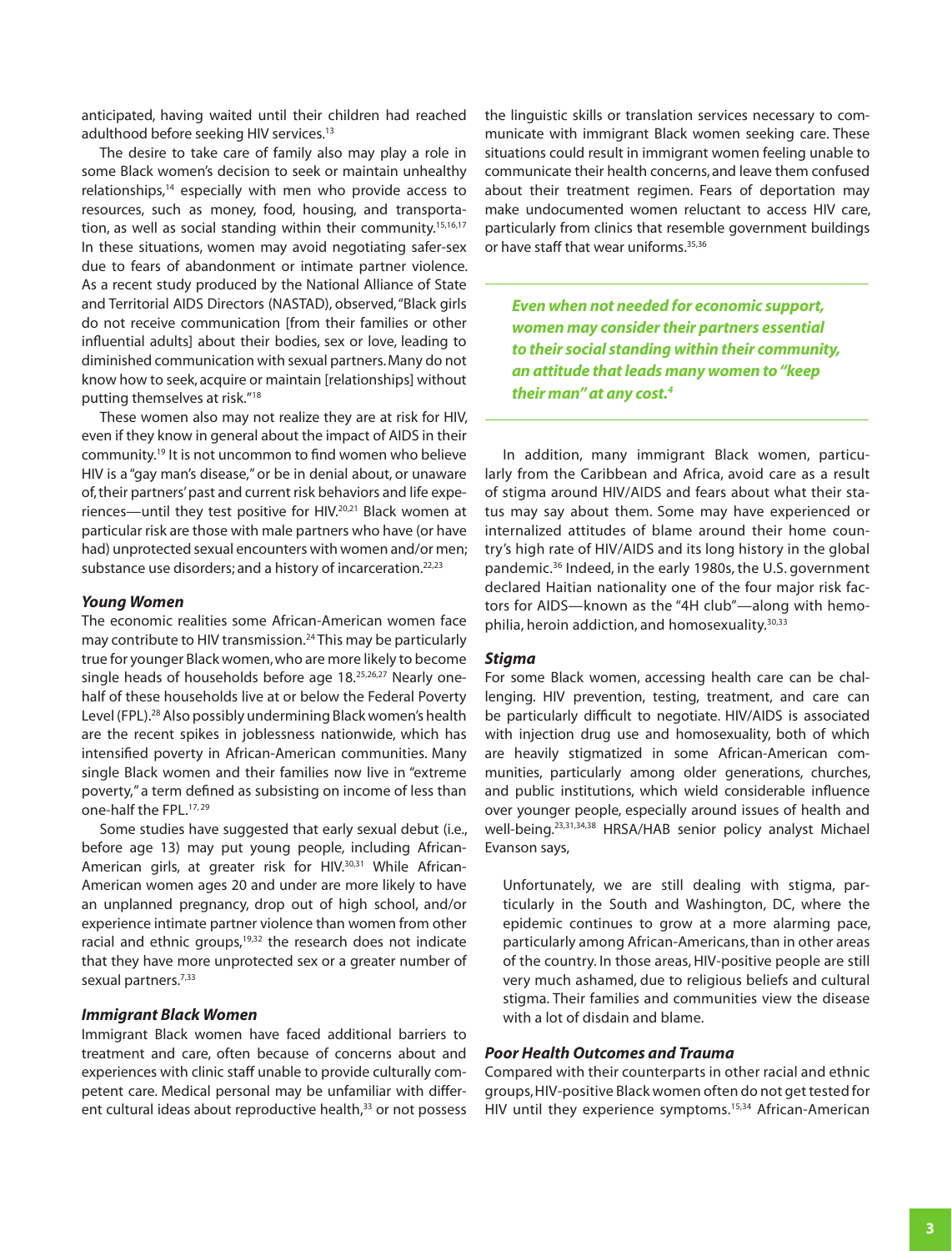women also are commonly diagnosed with coinfections, such as hepatitis C, which share many of the same risk factors and modes of transmission with HIV. Since many of these women delay getting tested, their HIV disease and coinfections are often identified in their later stages. Black women are often diagnosed with both HIV and AIDS concurrently or develop AIDS within a year of being tested.<sup>41</sup> Late testing often reflects ongoing distrust of the medical system by African-Americans overall, whose community members have the highest mortality rates from heart disease, diabetes, and some cancers. They also are more likely to experience mistreatment and/or feel disrespected by their care providers.<sup>42,43,44</sup>

For women traumatized by past abuse, an HIV diagnosis may undermine their mental health ability to engage in HIV prevention, treatment, and care.<sup>25</sup> Internalized HIV stigma plays a large role in reluctance to access care, explains Linda Scruggs, director of programs at AIDS Alliance for Children, Youth, and Families:

Newly-diagnosed women may have a difficult time getting into care and disclosing their status to their families and friends. Until they got their own diagnosis, they may have been part of the community conversation stigmatizing HIV, or supported throwing HIV-positive family members out of the house, having them eat off disposable dishes, or following them through the house with disinfectant. We've come so far with treatment of HIV, but attitudes are still lagging behind.

Even among women who know the risks, negotiating condom use can be difficult and considered a reflection of distrust of one's partner. Jean Porter, who is the primary investigator for AID Atlanta, says she commonly sees this pattern of behavior among Black women who access her agency's services. As Porter explains, "Women will do what it takes to avoid confrontation and keep their partner. 'If he doesn't want to wear a condom, he doesn't have to wear a condom.'"

#### **THE PATH FROM DIAGNOSIS TO CARE**

African-American women diagnosed with HIV/AIDS often report feeling "isolated, alone and not knowing what to do."8 The idea of managing their disease in the face of so much stigma and the daily responsibilities of caring for their family can seem overwhelming.<sup>11</sup> Ryan White HIV/AIDS Program medical doctors, health care personnel, case managers, peer counselors, and others often help these women initiate and remain engaged in care.

Many providers take great pains to create culturally competent care systems for Black women living with HIV and their families. Like TWC, many of these clinics seem less like a medical center than a safe "medical home away from home." Administration and medical staff mirror or understand their patients' cultural and linguistic backgrounds.<sup>34</sup> Patients, in

turn, learn how to take control of their care, particularly around issues of sexual and reproductive health. All primary and specialty care provider services are offered in one location or in close proximity in order to expedite access by clients.45

The Family Circle Network, in Atlanta, Georgia, unites the efforts of several Ryan White Part D–funded medical homes. Together, these clinics represent a tightly woven safety net of care and support services geared to Black women living with HIV/AIDS and their families. One of these partners, AID Atlanta, recently completed a 5-year demonstration project targeting Black women living with HIV/AIDS in local jails.

Funded through the SPNS Enhancing Linkages to HIV Primary Care and Services in Jail Settings Initiative, the project offered recently released HIV-positive inmates a 30-day triage that focused on providing intensive medical services and support including HIV primary care, clothing, substance use treatment, and housing. Life skills training was also provided, engaging women in literacy and job skills building. Mental health services proved essential to keeping the women linked to care. As Porter explains, "For these women, self-esteem plays a huge part. If you have HIV, you may feel like damaged goods and think, 'What difference does it make if I get clean or not? What does it matter if I stay treatment adherent?'"

*For African-American women living with HIV, the Ryan White HIV/AIDS Program will continue to offer a pathway not just to care but to a healthier life—for themselves and their families.*

She recalls one African-American woman new to care at the clinic who said, "When I finally got sober, it was like being newly diagnosed." Porter adds, "All of the impact, guilt, and shame come to fruition for these women at once when they enter care, which makes comprehensive services that include mental health support essential.... You cannot compartmentalize HIV care."

Indeed, AID Atlanta offers most, if not all, primary, specialty, and wraparound services under one roof or in close proximity. Moreover, services are provided in a womanresponsive environment that focuses on providing care in a respectful, culturally competent, and flexible atmosphere, regardless of the patients' stage of engagement, whether it is entering, falling out of, or securely in care.<sup>11,34</sup> This approach, coupled with the use of electronic health care records, has helped countless African-American women take better care of their health.

Another Family Circle Network provider, SisterLove, run by founder and president Dázon Dixon Diallo, exemplifies the Ryan White HIV/AIDS Program's dedication to reengaging patients lost to care through systematic outreach. One SisterLove client, Martha, recalls her ongoing relationship with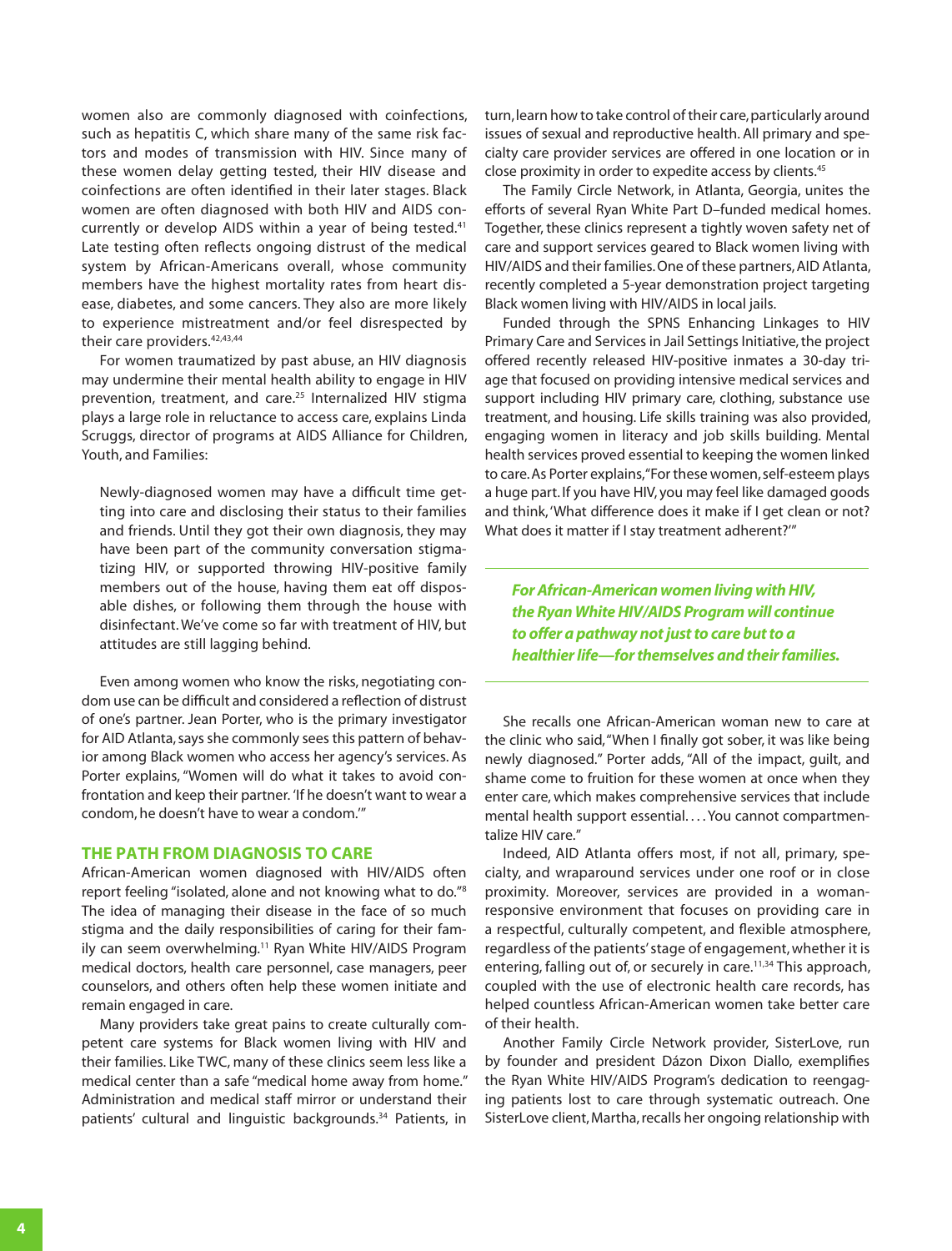*For these women, self-esteem plays a huge part. If you have HIV, you may feel like damaged goods and think, 'What difference does it make if I get clean or not? What does it matter if I stay treatment adherent?'* 

—Jean Porter, primary investigator for AID Atlanta

the clinic since her diagnosis in 1996: "I went to jail and was in prison. When I was released, SisterLove gave me transitional housing and later helped me find a house."

Martha later stopped taking her medication during a difficult period of her life; but, as soon as she was able, returned to SisterLove to get back on track with her care. Ryan White HIV/ AIDS Program providers serving African-American women living with HIV continually seek ways to bolster their ability to engage this vulnerable population in care. Many participate in capacity-building efforts supported by the HRSA/ HAB Minority AIDS Initiative, which provides funding to help bridge gaps in service delivery to racial and ethnic minorities. Melanie Wieland, special assistant to the director of the Division of Service Systems within HRSA/HAB, says providers like SisterLove and AID Atlanta exemplify the Ryan White HIV/ AIDS Program's efforts to "meet people living with HIV where they are. This can mean providing health education training within the clinic, sending out a mobile unit, or even conducting home visits . . . whatever it takes to make patients less fearful and more receptive to receiving treatment."

African-American women living with HIV often disengage from care due to demands from family, work and, sometimes, substance use or other unaddressed health issues. The most successful of Ryan White providers have established easy-tonavigate protocols for patients accessing services as well as multiple entry points into care. For instance, Community of Hope Health Services, another Washington, DC, clinic and former Ryan White HIV/AIDS Program provider, opened several clinics throughout the city to facilitate client access to its full spectrum of services. Like TWC, the agency has adopted a generic, non-HIV-related name and offers discreet yet easily accessible locations throughout the city. Sites feature same-day appointments, extended hours of operation, transportation, and welcoming waiting areas that look and feel like living rooms.

The clinic's medical director, Rachelle Toman, says that Community of Hope's medical home approach helps ensure that Black women and their families connect to their full spectrum of care, regardless of the reason they entered the clinic. "The Black women living with HIV we treat often are dealing with chaotic lives. Once they enter the door, we work hard to not only get their bloodwork done, we get them in to see the dentist, set up an appointment with a behavioral therapist, and so on," Toman explains. "We are able to connect them with a wealth of services throughout that one contact, rather than refer them out to 4 or 5 locations, strengthening their treatment and care adherence."

Ryan White HIV/AIDS Program providers also understand the lives of HIV-positive Black women. Many clinics offer onsite day care to help mothers keep their appointments and stay engaged with their treatment regimens. As one Part B provider in Pennsylvania shared, "We had an African-American mother who had to bring her four children, all under age 5, with her to the clinic in order to make an appointment. The kids ran everywhere, [but] we were happy to have her there and in care."

Health education is key to retaining African-American women living with HIV/AIDS in care. For some Black women, entering HIV care may mark their first experience with regular medical care. They may also delay care until emergency assistance is required. Toman says, "We helped women take charge of their care by encouraging them to put themselves at the head of the list occasionally."

This approach to fostering engagement and retention in care involves communication and coordination of care among providers serving the same patient, enabling them to act as a team and reduce duplication of services.<sup>3</sup> Moreover, it alleviates the stress many African-American women have experienced in attempting to navigate intricate appointment schedules that take them to different locations while juggling work (often at multiple jobs), school, and family responsibilities.<sup>34</sup>

Ryan White HIV/AIDS Program providers and grantees have sought to further develop the capacity of women living with HIV to access treatment and care. The AIDS Alliance for Children, Youth, and Families, for example, facilitated the Consumer Leadership Corps Training Program (CLCTP) through a cooperative agreement with HRSA/HAB from 2001 to 2011. The cutting-edge program trained African-American women living with HIV to be HIV educators. Many of the participants had already demonstrated leadership in their community as self-taught community organizers or in the workplace, before attending CLCTP.

"Black women living with HIV from every kind of background participated, from recovering addicts to doctoral candidates. But all of them benefited from the training," says Scruggs, who ran CLCTP. "They acquired skills to discuss a range of topics, from how to describe a T-cell to the importance of taking one's medications. Understanding how to share this information not only helped them assist their trainees but themselves. All of our trainees graduated better equipped to manage their HIV disease, treatment adherence, and health outcomes."

Many of the trainees used their diverse skills, which ranged from HIV education to grant writing, to become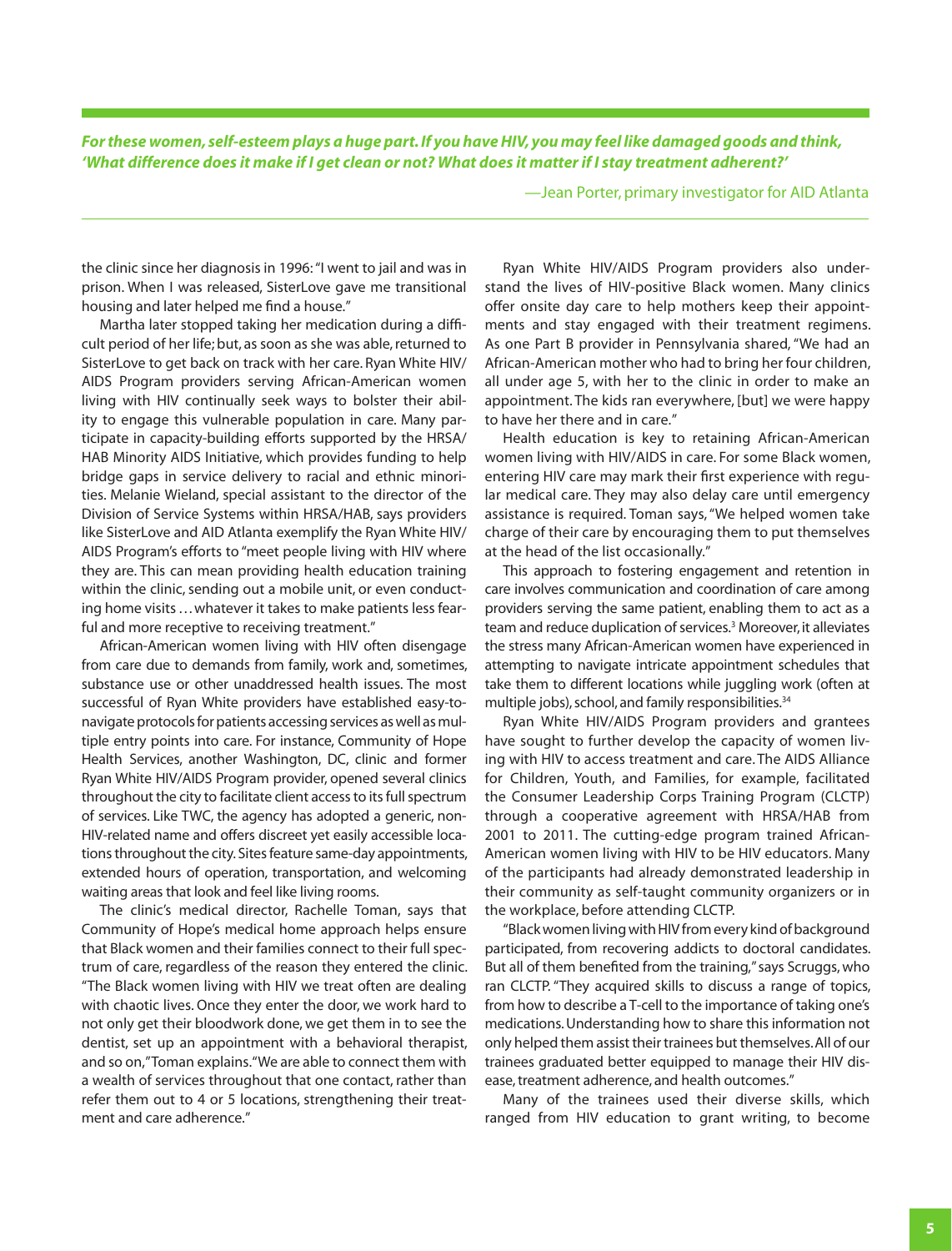professional consultants to other HIV organizations within their communities, bolstering their economic and health outcomes. They also helped represent all women living with HIV disease by speaking at public AIDS awareness events and serving on Ryan White Planning Councils. Ultimately, AIDS Alliance trained more than 300 HIV educators, who have in turn reached more than 10,000 people. Through the years, Scruggs says that the training revealed the depth of the "internalized trauma and stigma that so many African-American women carry within them related to their HIV status." Mental health professionals were brought in to several sessions to help participants work through their issues. "Only then," Scruggs explains, "could they get to a place where they could help themselves and others."

#### **ENGAGING IN CARE, ENGAGING THE FUTURE**

HRSA/HAB providers continue to lead the way in creating successful linkages to care for African-American women living with HIV/AIDS and their families. In the future, these women will enjoy even greater flexibility in accessing HIV care. Much of this flexibility reflects the initial impact of the National HIV/AIDS Strategy, which rolled out in 2010 and has already created greater synergy and coordination of HIV treatment and care services at the Federal, State, and local levels.<sup>46,47</sup> Moreover, the full implementation of the Patient Protection and Affordable Care Act (P. L. 111–148) will ensure that even greater numbers of African-American women living with HIV/ AIDS have insurance coverage.<sup>48</sup>

For African-American women living with HIV, the Ryan White HIV/AIDS Program will continue to offer a pathway not just to care but to a healthier life for themselves and their families. Sandra Malloy, a 2007 CLCTP graduate, says learning how to become an HIV educator through Ryan White training made her a better representative of the South Carolina HIV/

### **ONLINE RESOURCES**

**AETC National Multicultural Center training manual,**  *BE SAFE: A Cultural Competency Model for African-Americans***, 2002:** [www.aids-ed.org/aidsetc?page=etres](http://www.aids-ed.org/aidsetc?page=etres-display&resource=etres-95)[display&resource=etres-95.](http://www.aids-ed.org/aidsetc?page=etres-display&resource=etres-95)

**Black AIDS Institute,** *Exit Strategy: Ending the AIDS Epidemic in Black America. The State of AIDS in Black America 2012:* [www.blackaids.org/docs/12\\_exit.pdf](http://www.blackaids.org/docs/12_exit.pdf).

**HRSA/HAB,** *Part F—Minority AIDS Initiative***:** [www.hab.hrsa.](http://www.hab.hrsa.gov/abouthab/partfminority.html) [gov/abouthab/partfminority.html](http://www.hab.hrsa.gov/abouthab/partfminority.html).

**Pennsylvania/MidAtlantic AETC webinar,** *Women and HIV: Approaches to Care and Psychosocial Issues***, 2011:** [www.](http://www.aids-ed.org/aidsetc?page=etres-display&resource=etres-625) [aids-ed.org/aidsetc?page=etres-display&resource=etres-625](http://www.aids-ed.org/aidsetc?page=etres-display&resource=etres-625).

**Ryan White HIV/AIDS Program Living History Web site,**  *Part D: Women and Families in a Circle of Care:* [hab.hrsa.](http://hab.hrsa.gov/livinghistory/programs/Part-D.htm) [gov/livinghistory/programs/Part-D.htm](http://hab.hrsa.gov/livinghistory/programs/Part-D.htm).

*What's Going on @ SPNS***, "Common Voices: SPNS Women of Color Initiative," 2011:** [hab.hrsa.gov/abouthab/files/](http://hab.hrsa.gov/abouthab/files/spnswomencolorapr2011.pdf) [spnswomencolorapr2011.pdf.](http://hab.hrsa.gov/abouthab/files/spnswomencolorapr2011.pdf)

AIDS Council's Positive Voices program and a more educated HIV patient herself.

"I learned how to disclose my status in a way that empowered me to get care, and I help other Black women living with HIV/AIDS to do the same," she says. "And I am happy to say that my work rubbed off on my daughter. She learned from me how to facilitate HIV awareness trainings at her high school."

#### **REFERENCES**

1-2 U.S. Centers for Disease Control and Prevention (CDC). *HIV among African Americans.* Fact sheet. November 2011. Available at: [www.cdc.gov/](http://www.cdc.gov/hiv/topics/aa/PDF/aa.pdf) [hiv/topics/aa/PDF/aa.pdf](http://www.cdc.gov/hiv/topics/aa/PDF/aa.pdf). Accessed June 29, 2012.

<sup>3</sup> U.S. Department of Health and Human Services, Health Resources and Services Administration (HRSA), HIV/AIDS Bureau (HAB). *Going the distance: the Ryan White HIV/AIDS Program—20 years of leadership, a legacy of care*. 2010. Available at: [hab.hrsa.gov/data/biennialprogressrpts.html.](http://hab.hrsa.gov/data/biennialprogressrpts.html) 4 Kaiser Family Foundation. *Black Americans and HIV/AIDS.* (HIV/ AIDS Policy Fact Sheet). July 2012. Available at [www.kff.org/hivaids/](http://www.kff.org/hivaids/upload/6089-10.pdf) [upload/6089-10.pdf](http://www.kff.org/hivaids/upload/6089-10.pdf).

5 CDC. *HIV Surveillance Report, 2009,* 2011;21. Available at: [www.cdc.gov/](http://www.cdc.gov/hiv/topics/surveillance/resources/reports/) [hiv/topics/surveillance/resources/reports/.](http://www.cdc.gov/hiv/topics/surveillance/resources/reports/)

6 CDC. *HIV among women*. [Fact sheet]. 2011. Available at: [www.cdc.gov/](www.cdc.gov/hiv/topics/women/pdf/women.pdf) [hiv/topics/women/pdf/women.pdf](www.cdc.gov/hiv/topics/women/pdf/women.pdf).

7 Tillerson K. Explaining racial disparities in HIV/AIDS incidence among women in the U.S.: a systematic review. *Stat Med.* Sep 10, 2008;27(20): 4132-43.

8 Hallfors D, Iritani B, Miller W, and Bauer D. Sexual and drug behavior patterns and HIV and STD racial disparities: the need for new directions. *Am J Public Health.* 2007 Jan;97(1):125-32.

9 Aral S, Adimora A, and Fenton K. Understanding and responding to disparities in HIV and other sexually transmitted infections in African Americans. *Lancet.* July 26, 2008;372(9635): 337-40.